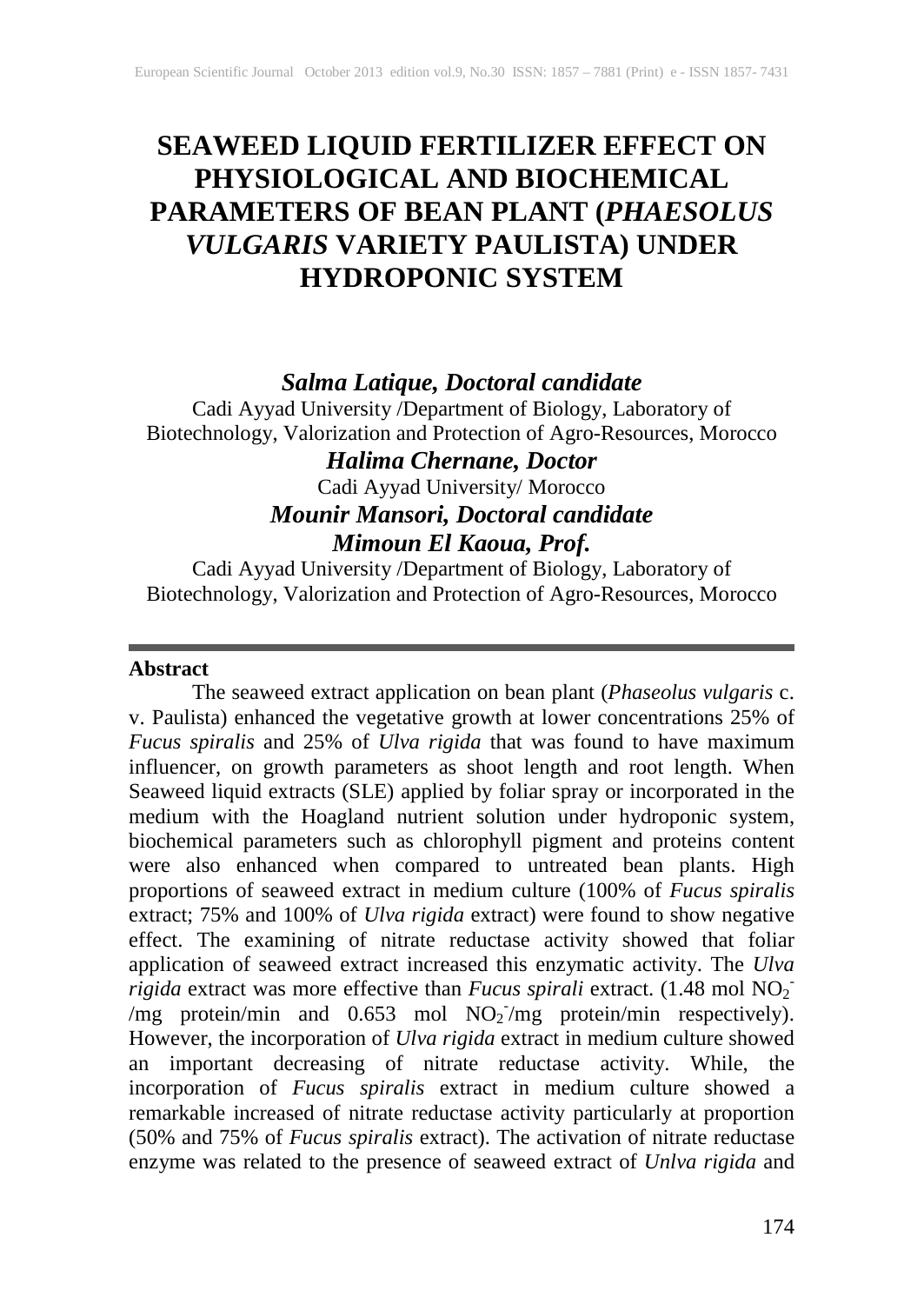*Fucus spiralis* applying on bean plant by foliar spray. Their incorporation in medium culture inhibits this enzymatic activity.

**Keywords:** Biochemical parameters, chlorophyll, physiological parameters, protein, F*ucus spiralis*, growth parameters, Morocco, Nitrate reductase activity, *Ulva rigida*.

Abbreviations: SLE: Seaweed liquid extracts; N: Nitrogen; NO<sub>2</sub>: Nitrite, NO<sub>3</sub>: Nitrate; NH4+: Ammonium; HCl: hydrochloride acid; GB: glycinebetaine; U: *Ulva rigida*; F: *Fucus spiralis*; H: Hoagland's solution

#### **Introduction:**

Plant nutrition is one of the most important factors that increase plant production. Nitrogen plays the most recognized role in the plant for its presence in the structure of the protein molecule. In addition, nitrogen is found in such important molecules as purines, pyrimidines, porphyrines and coenzymes. The porphyrin structure is found in metabolically important compounds such as chlorophyll pigments and the cytochromes which are essential in photosynthesis and respiration (Marschner, H., 1995).

Common bean (*Phaseolus vulgaris*) is one of the most important grain food legumes in the world (Van Berkum and al., 1996; Zhang and al., 2008) and Morocco is the main producer of green bean in Africa with 187,497 tonnes per year in 2009 (FAO 2009). These crops are good sources of proteins, vitamins, and minerals such as Fe, Zn, P, Ca, Cu, K, and Mg, and are excellent sources of complex carbohydrates (Camacho Barron and Gonzalez de Mejia, 1998). Minerals accumulation in the seeds have essential role in crop production. Nitrogen (N), a key element, is an essential component of proteins and nucleic acids in plants (Sanchez et al., 2005). The assimilation of nitrogen by plants requires the uptake of  $NO<sub>3</sub>$ , reduction to NO<sub>2</sub>, the conversion of NO<sub>2</sub> to NH<sub>4</sub><sup>+</sup>, and the incorporation of NH<sub>4</sub><sup>+</sup> into organic compounds (Sivasankar and Oaks, 1996; Stitt, 1999).

Nitrogen availability is often a limiting factor for crop productivity, particularly in developing countries where nitrogen fertilizers are either unavailable or unaffordable (Graham, 1981). Nitrogen fertilization also plays a significant role in crop quality (Sisson et al., 1991). The recommendations in both tropical and temperate areas are that farmers would apply to crops at least minimal doses of nitrogen (Vance, 1998; Fink et al., 1999).

Nitrogen fertilizers are relatively expensive and may contribute to ground and surface water pollution through leaching and soil erosion. Unlike, chemical fertilizers, extracts derived from seaweeds are biodegradable, non-toxic, non-polluting and non-hazardous to humans,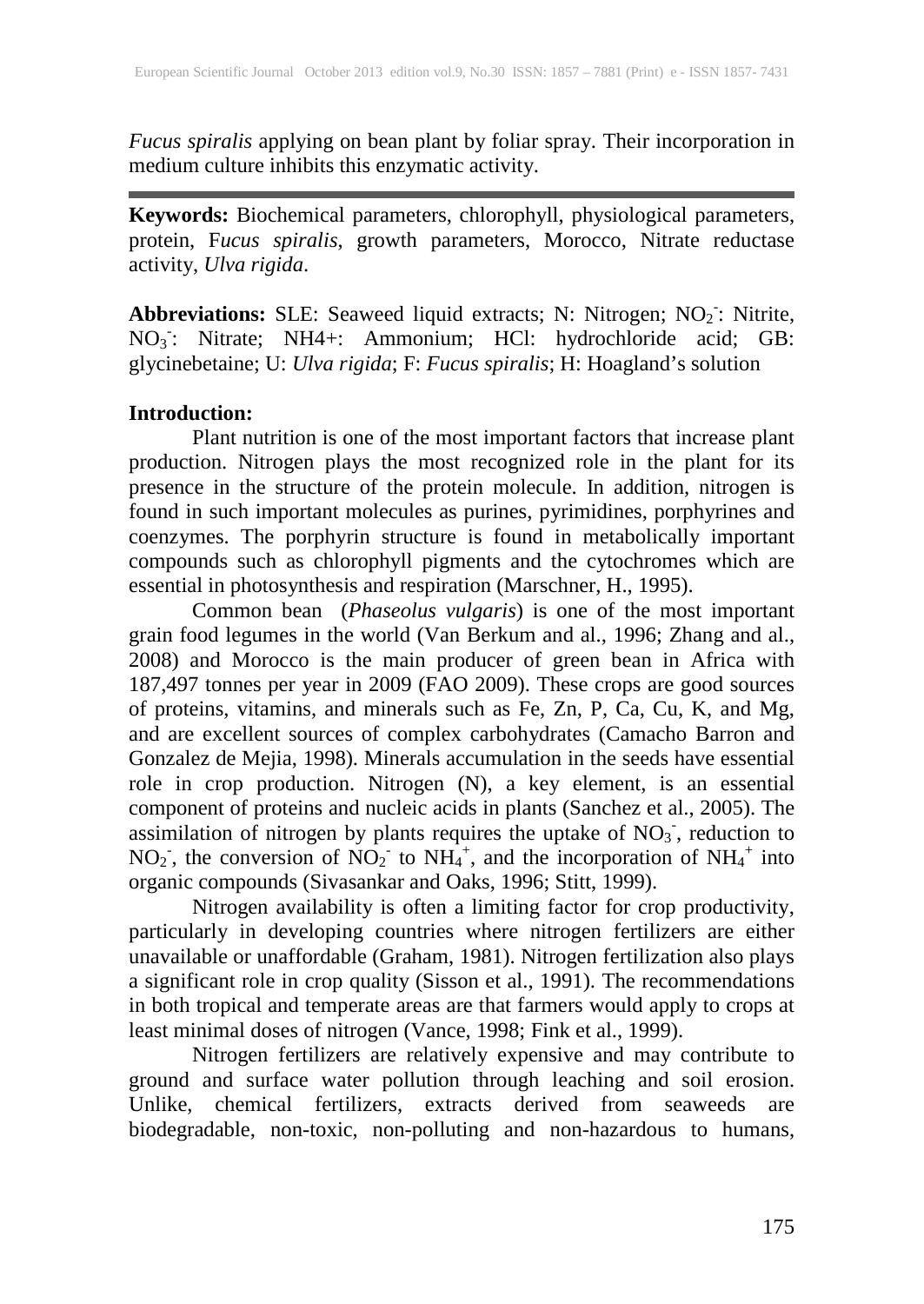animals and birds. These fertilizers are often found to be more successful than chemical ferlizers (Booth E., 1969).

It has found wide application in modern agriculture for the use of marine macroalgae as fertilizer. Seaweed contain all the trace elements and plant growth hormones required by plant, regulators promoters available to enhance yield attributes (Kingman and Moore, 1982; Crouch and Van staden, 1991; Crouch and Van staden, 1993)

In this study, we have tried to investigate the seaweed liquid extract (SLE) effect on nitrogen metabolism of bean (*Phaesolus vulgaris*), especially the nitrate reductase activity which is the key enzyme of nitrogen nutrition under hydroponic system. In this condition, we have better control of climate and pest factors.

Among factors affecting hydroponic production systems, the nutrient solution is considered to be one of the most important determining factors of crop yield and quality. There are several formulations of nutrient solutions. Nevertheless, most of them are empirically based. In the present study we use Hoagland's nutrient solution.

The main objective of this paper is to evaluate the seaweeds liquid extract effect on the change of some physiological and biochemical parameters in bean plant related to nitrogen metabolism such as the chlorophyll, proteins and nitrate reductase activity. The seaweed extracts obtained from two macroalgae species *Ficus spiralis* and *Ulva rigida* were applied to bean plant cultivated in hydroponic system by foliar spray or incorporated to medium culture. Another objective of this paper is to evaluate the application of different concentration of seaweed extract in enhancing the growth of bean grown in greenhouse.

# **Materials and Methods: Collection and Preparation of seaweeds**

The seaweed extracts used in the present study were prepared from *Ulva rigida* and *Fucus spiralis* which belongs to Chlorophyceae and Phaeophyceae respectively. They were collected from coastal area of Sidi Bouzid near El jadida city (Morocco) in April 2013.

The alga was brought to the laboratory and washed thoroughly in tap water for 3 or 4 times to remove all epiphytes, sand particles and associated fauna. Fresh material was cut into small pieces and preserved at a temperature of - 20˚C until uses.

One kilogram of fresh seaweed material was ground and boiled separately with a litre of distilled water for an hour and filtered through a double layered muslin cloth to remove debris (Sivasankari et al., 2006). The filtrate was taken as 100% concentration of the seaweed extract and from this, 25% of *Fucus spiralis* and 25% of *Ulva rigida* were prepared by adding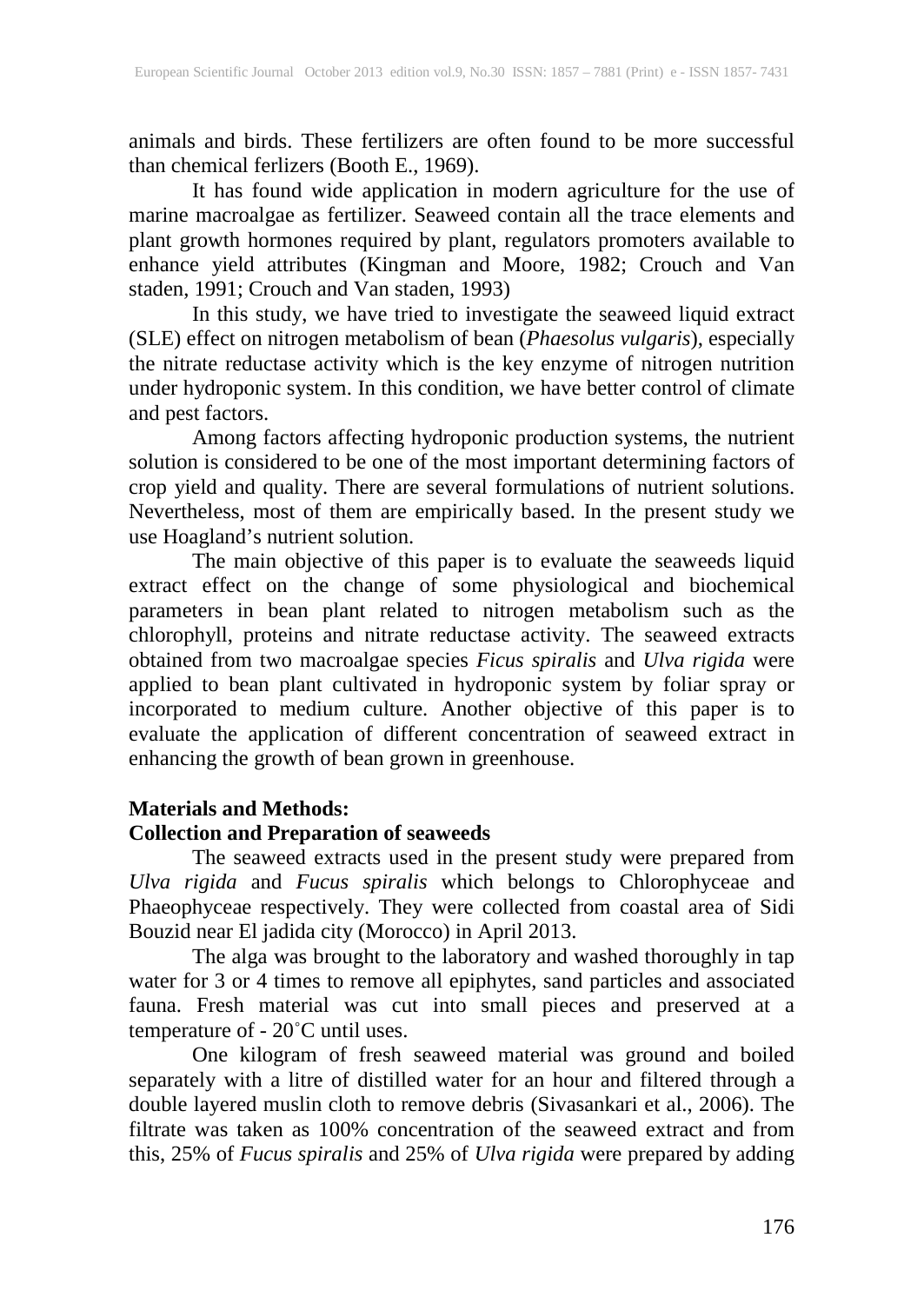distilled water (Bhosle et al., 1975). In order to preserve organic matter, seaweed extracts were stored at a temperature of - 20<sup>°</sup>C until use.

# **Selection of crop plant and Seeds germination**

The crop plant, selected for the present study was (Phaseolus vulgaris L.) c. v. Paulista belonging to the family Fabaceae.

The seeds were collected from National Company of seeds, SONACOS. Seeds were surface sterilized with non ionic detergent 6% for 5 minutes and then rinsed three times with distilled water. Then they are germinated in basins filled with pre-washed sand and placed in an oven at a temperature of 20 C˚.

After 4 days of germination, the young plants were transferred to plastic pots and placed in a greenhouse or in a hydroponics system.

Plant culture under greenhouse

The young plants were transferred to plastic pots containing soil mixture composed of agricultural soil and sand at 1:1 ratio.

All the plants were subjected to water level 100% of field capacity and watered with tap water or sprayed with seaweed extracts during 30 days after sowing.

Plant culture in hydroponic system

The young plants were inoculated and passed carefully through a plastic tube in a pierced rubber stopper. They were fixed with cotton fitted around the hypocotyl.

The culture was conducted hydroponically in controlled culture room conditions at temperature of  $25^{\circ}$ C with 16/8 h photoperiod (day/night) (Rodiño et al., 2005).

# **Treatments**

Experiment I: Effect of seaweed liquid on plant growth in greenhouse

The groups of bean plants subjected to water level 100% of field capacity were sprayed with different concentrations (6, 12.5, 25, 50 and 75%) of *Ulva rigida* and *Fucus spiralis* extracts. The plants sprayed with tap water served as control.

The objective of this experiment is to determine the best concentration of seaweed extract that enhanced plant growth.

Experiment II: Seaweed extract application on plants by spray foliar in hydroponic system

- Lot I: The groups of plant grown in 100% Hoagland's solution and sprayed with *Fucus spiralis* extracts (25%).

- Lot II: T The groups of plant grown in 100% Hoagland's solution and sprayed with *Ulva rigida* extract (25%).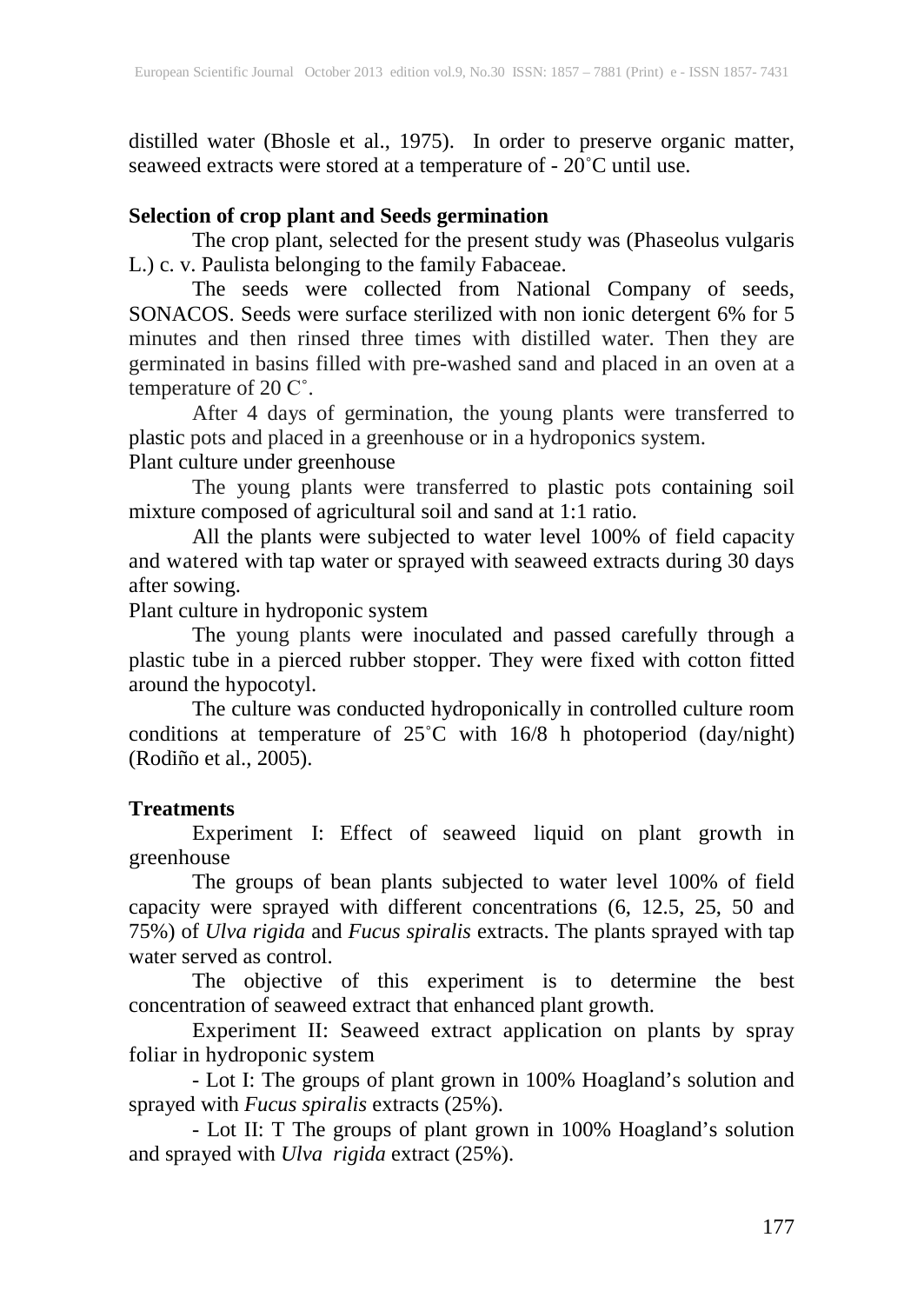Experiment III: Seaweed liquid application on plant by incorporation in medium in hydroponic system

- Lot III: The seedling grown in medium: 50% Hoagland's solution and 50% of *Fucus spiralis* extract (25%)

- Lot IV: The seedling grown in medium: 50% Hoagland's solution and 50% of *Ulva rigida* extract (25%)

- Lot V: The seedling grown in medium: 25% Hoagland's solution and 75% of *Fucus spiralis* extract (25%)

- Lot VI: The seedling grown in medium: 25% Hoagland's solution and 75% of *Ulva rigida* extract (25%)

- Lot VII: The seedling grown in medium: 100% of *Fucus spiralis* extract (25%)

- Lot VIII: The seedling grown in medium: 100% of *Ulva rigida* extract (25%)

The group of plant grown in 100% Hoagland's solution and not treated with seaweed extract served as control for the experiment II and III.

All the experiments were conducted in triplicates.

# **Growth measurements**

Plant growth was measured on the basis of two parameters: Shoot length and root length in cm.

# **Biochemical and physiological parameters determination**

Chlorophyll assay

After pigments extraction from 200 mg of leaf fragments with 4 ml of acetone/ distilled water (80:20 v/v), the chlorophyll content was determined in three independent aliquots and expressed on a dry weight basis (mg. g-<br><sup>1</sup>DW) following Arnon (1949). Chlorophyll content was calculated by applying the following formula:

Chlorophylle  $a = 12.7 \times DO$  to 664nm – 2.69 $\times DO$  to 647nm

Chlorophylle  $b = 22.9 \times DO$  to  $647$ nm  $- 4.68 \times DO$  to  $664$ nm

These coefficients were determined for concentrations expressed in mg/l. Nitrate reductase activity

 The nitrate reductase activity was determined in vivo by Heuer and Plaut method, 1978.

 Leaf discs, 0.5 cm in diameter, were removed, weighed and placed in tubes in the presence of 10 ml of 0.05 M phosphate buffer, pH 7.5, containing  $0.1$  M KNO<sub>3</sub> and  $0.1\%$  Triton X-100. The samples were infiltrated under vacuum in order to induce anaerobic conditions in the incubation medium and then transferred to other tubes containing 2.5 ml of the same buffer but without Triton X-100.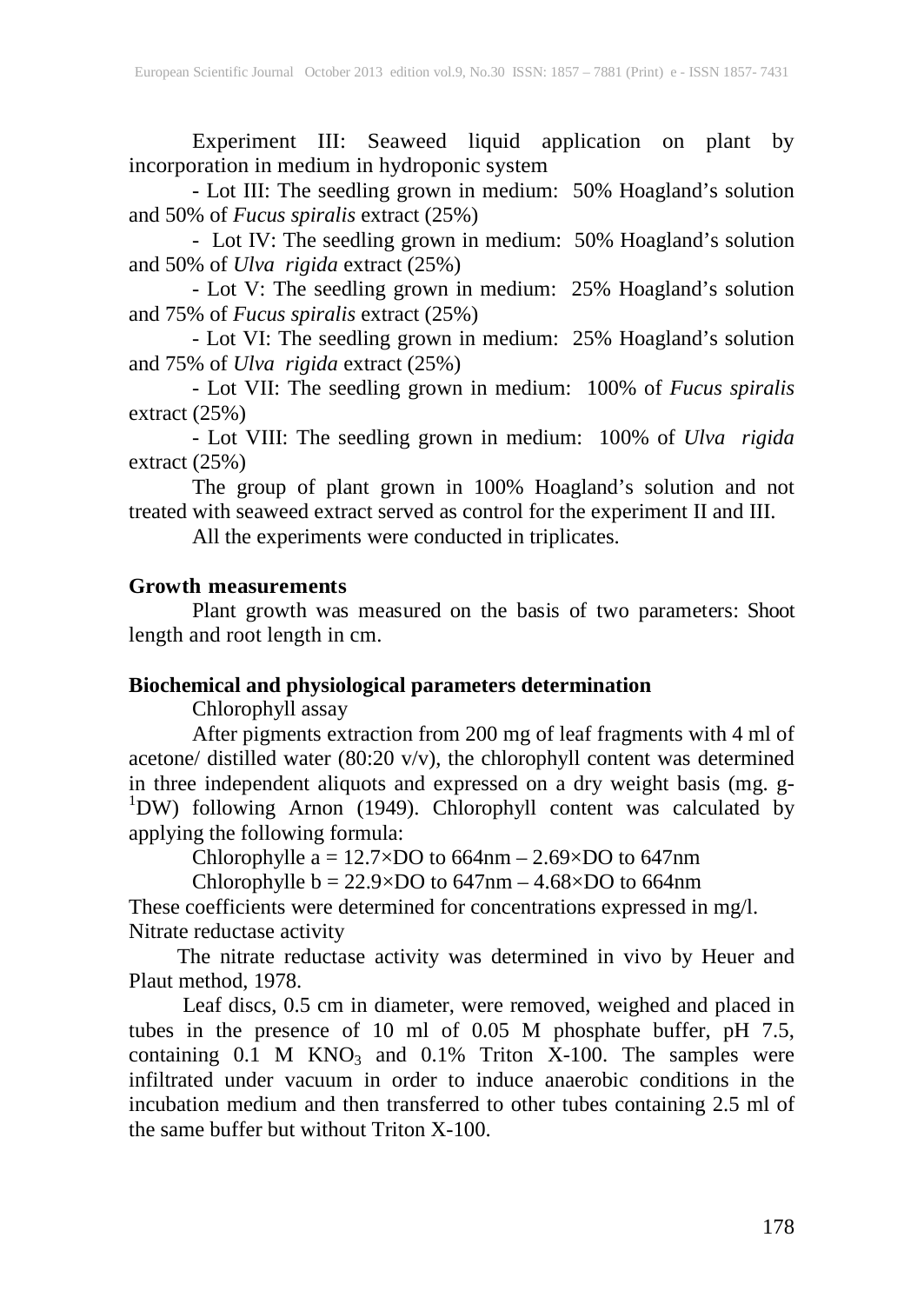The medium was maintained in the dark at 28˚C for 60 minutes. The  $NO<sub>2</sub>$  produced by action of the NR enzyme was determined by drawing a 1 mL aliquot of the incubation medium, and treating this sample with 0.25mL of sulfanilamide 1% in 3M HCl and 0.25mL of N-(1-naphtyl) ethylenediamine 0.02%. After 20 minutes, the absorbance was measured at 540nm. In order to calculate the amount of  $NO<sub>2</sub>$  contained in the sample, a standard curve was prepared in the same way as the sample, containing from 0 to 2  $\mu$ g/ml NO<sub>2</sub><sup>-</sup>.

The activity of the nitrate reductase is expressed in mol NO2<sup>-</sup> produced per mg protein and per minutes

The trials were repeated three times for each treatment. Protein content

For protein extraction, 50mg of foliar plant were homogenized at 4˚C with a mortar in 2m of phosphate buffer  $(0.05M, pH 6)$  and 2.5 %  $(w/v)$ polyvinylpolypyrolidone (PVPP) to avoid phenol oxidative effects. The homogenates were centrifuged at 12000g for 30 min two times at 4˚C. Supernatants were kept at  $-10^{\circ}$ C and used for protein determination.

Protein content was quantified according to Bradford method (Bradford, 1976), using bovine serum albumin (BSA) as standard. Two milliliters of the Bradford reagent and 100 μl of the each protein extract were mixed and then, reaction mixtures were incubated at room temperature for 20 min. The absorbance values were measured by UV-visible min. The absorbance values were measured by UV-visible spectrophotometer (6305 - UV-visible spectrophotometer (190-1000 nm) – JENWAY) at 595 nm.

Mineral analysis

The material (thalus algae) was kept in the oven at 110˚ C for 12 h, pulverized in the grinder and sieved through a screen with an aperture of 0.5 mm. This powdered material was kept in airtight plastic bottles at room temperature until analysis. Samples were subjected to acid digestion and filtered with Whatman filter paper.

A simple flame photometer (Model 410 Classic, Sherwood Scientific Ltd, UK) with filters for calcium, sodium, and potassium was used. Butane gas and air were supplied as the source of flame. Standard curve with sodium, potassium and calcium concentration between 5 and 30 ppm was established daily. The sodium, potassium and calcium content in sample were determined against the standard curve. Means with standard deviations of triplicate determinations were reported.

Determination of Total Nitrogen

The Thallus of macroalgae was dried at 75˚C for 48 h. Nitrogen content of the samples was determined based on Kjeldahl method (James W. O'Dell, 1993).

Glycinebetaine assay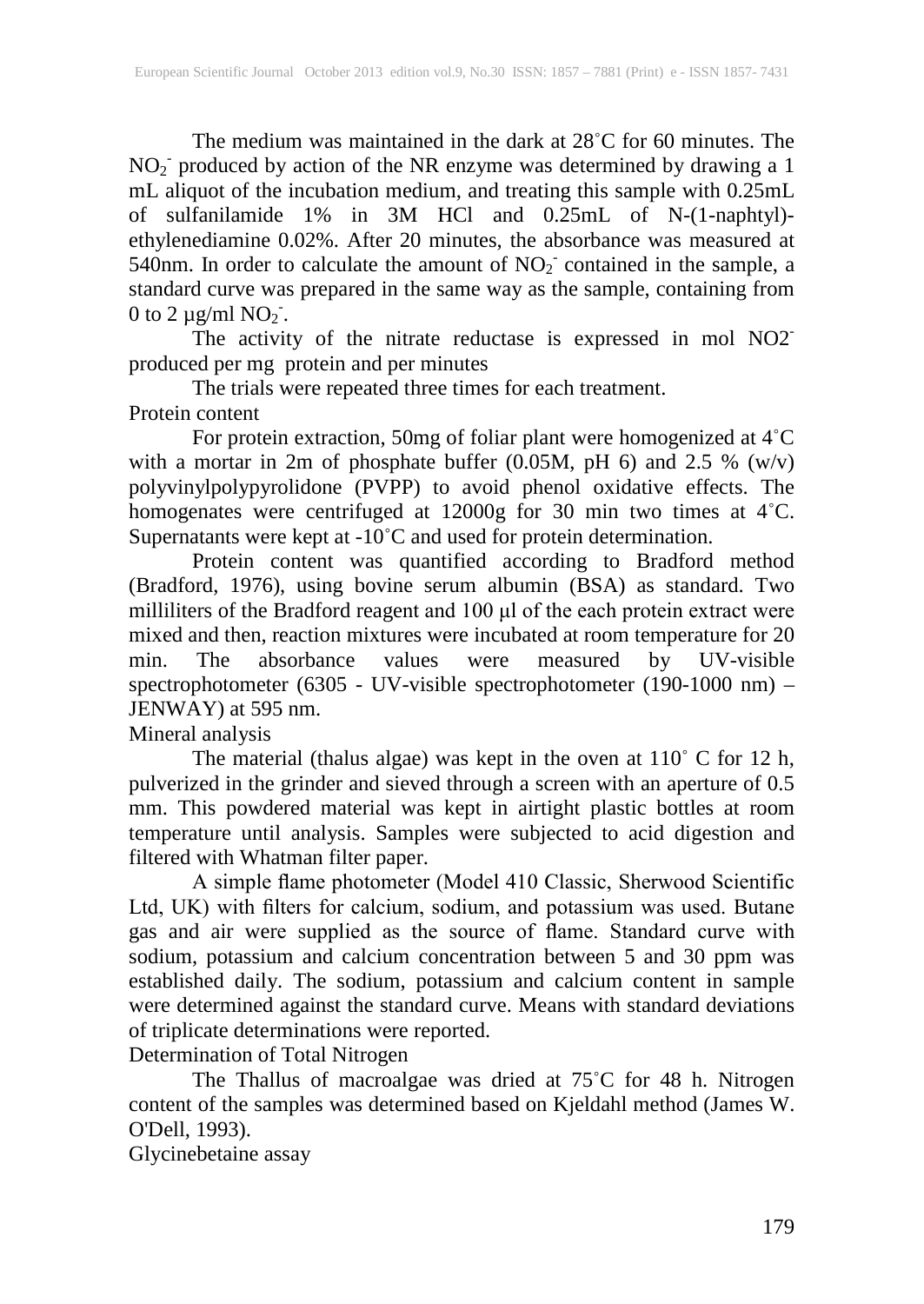The thallus of macroalgae was analyzed according to the method of Grieve & Grattan (1983). The extract was prepared in 20 mL test tubes by chopping 0.5 g thallus in 5 mL of toluene-water mixture (0.05% toluene).

All the tubes were mechanically shaken for 24 h at 25˚C. After filtration 0.5 mL of extract was mixed with 1 mL of 2 N HCl solution then and 0.1 mL of potassium tri-iodide solution (containing 7.5 g Iodine and 10 g potassium iodide in 100 mL of 1 N HCl) was added and shaken in an ice cold water bath for 90 min and then 2 mL of ice-cooled water was added after gentle shaking 10 mL of 1,2 dichlorométhane (Chilled at -10˚C) was poured in it. By passing continuous stream of air for 1-2 minutes two layers were separated, upper aqueous layer was discarded and optical density of organic layer was recorded at 365 nm. The concentration of glycinebetaine (GB) was estimated by using standard curve developed with different concentration of GB.

Statistical analysis

All the measurements were made in triplicates. All data presented are means  $\pm$  standard deviation and were analysed by one way analysis of variance. The statistical significance of differences between means (P≤0.05) was estimated by test Tukey using Sigma Stat 3.1.

#### **Results**

# **Effect of seaweed liquid extracts on the growth and development**

The importance of different seaweed extracts on the growth of bean plants (*Phaseolus vulgaris* L.) was investigated using different concentrations of two species of macroalgae: *Ulva rigida* and *Fucus spiralis.* Table 1 shows diverse results obtained with seaweed liquid extracts on shoot and root length of bean plant. The differences obtained were related to concentration of seaweed liquid extract (SLE) and to algae species. Hence, both treatment 50 % and 25% of each extract of *Ulva rigida* and *Fucus spiralis* provided the significant effects on plant growth and the maximum effect was found with 25% treatment. Therefore, the highest shoot and root length of plants were attained with 2 5% *Ulva rigida* treatment (23.17cm and 13.78 cm respectively) and with 25% *Fucus spiralis* treatment (26.87 cm and 14.24 cm respectively). The concentrations of SLE (6%, 12.5% and 75%) provide meaningful effect on length steam compared to the control plant.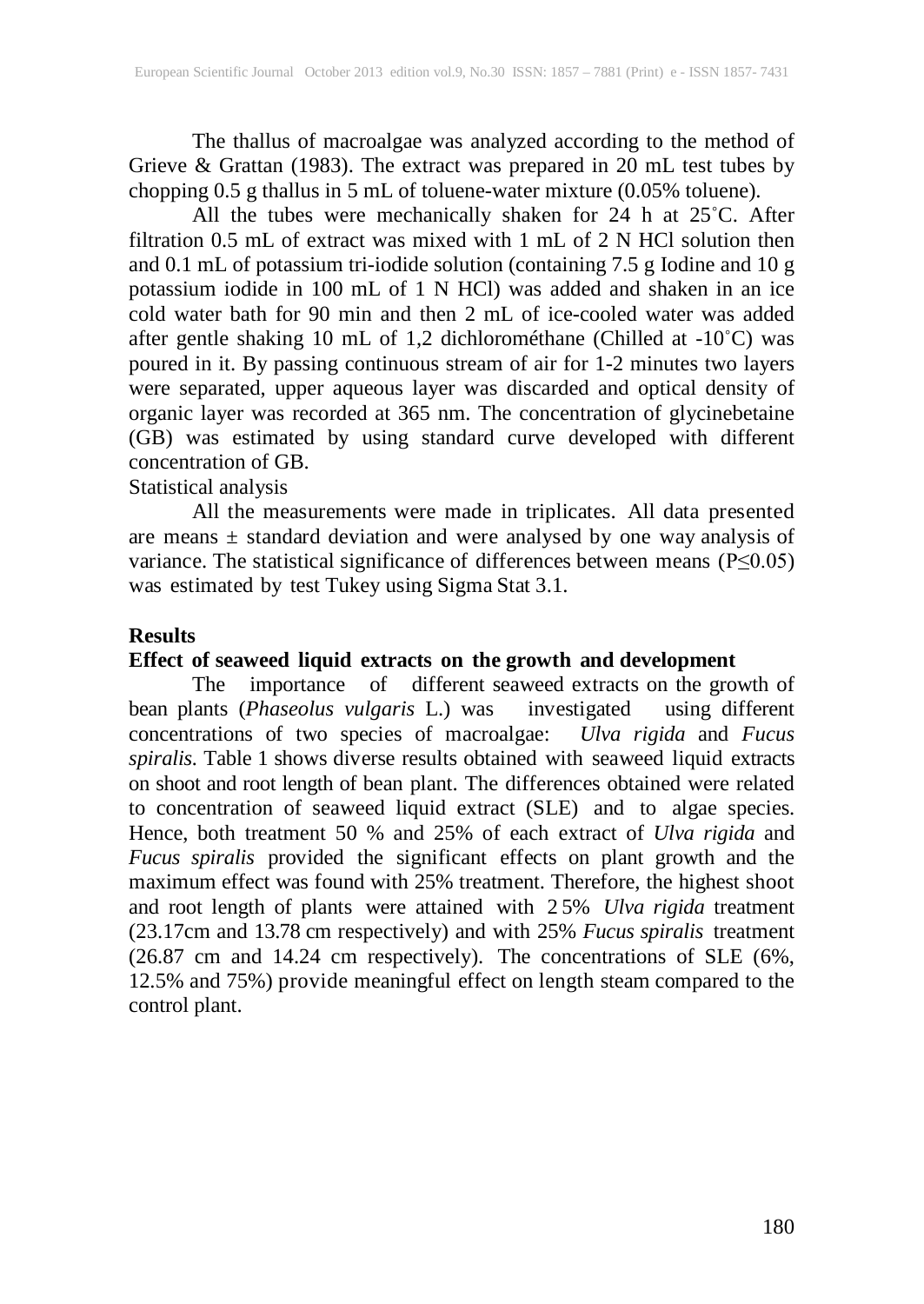| <b>Table 1.</b> Effect of different concentration of seaweed liquid extracts on Shoot length and root length (cm) of Bean plants cultivated in soil under |  |
|-----------------------------------------------------------------------------------------------------------------------------------------------------------|--|
| greenhouse conditions.                                                                                                                                    |  |
|                                                                                                                                                           |  |

|                   | Treatment type in $(\% )$ |           |               |                    |                    |                       |                   |               |                      |            |                    |
|-------------------|---------------------------|-----------|---------------|--------------------|--------------------|-----------------------|-------------------|---------------|----------------------|------------|--------------------|
| <b>Parameter</b>  | <b>Control</b>            |           | Ulva rigida   |                    |                    | <b>Fucus spiralis</b> |                   |               |                      |            |                    |
|                   | $0\%$                     | 6%        | 12,5          | 25%                | 50%                | 75%                   | 6%                | 12,5          | 25%                  | 50%        | 75%                |
|                   |                           |           | $\frac{6}{9}$ |                    |                    |                       |                   | $\frac{6}{9}$ |                      |            |                    |
| Shoot lenght (cm) | 16.01 <sup>e</sup>        | 16.2      | 17.02         | 23.17 <sup>b</sup> | 20.08 <sup>e</sup> | 18.86                 | $a_{+}$<br>18.1   | 20.4          | $26.87$ <sup>a</sup> | 21.60      | 18.43 <sup>d</sup> |
|                   | $\pm 0.48$                | e         | e             | $\pm 1.37$         | $\pm 2.14$         | d                     | 0.87              | $\pm$         | $\pm 1.4$            | b          | $\pm 1.12$         |
|                   |                           | $\pm 1.5$ | $\pm 1.91$    |                    |                    | $\pm 1.26$            |                   | 1.15          |                      | $\pm 0.40$ |                    |
|                   |                           |           |               |                    |                    |                       |                   |               |                      |            |                    |
| Root length (cm)  | $9^{\rm d}$ ±0.72         | 11.5      | 11.85         | 13.78 <sup>a</sup> | 10.4 <sup>c</sup>  | 8.7 <sup>d</sup>      | 10.6 <sup>c</sup> | 11.39         | 14.24 <sup>a</sup>   | 10.93      | $10.88$ c          |
|                   |                           | b         | b             | $\pm 0.74$         | $\pm 0.78$         | $\pm 0.76$            | $\pm 0.58$        | $b_{\pm 0.7}$ | $\pm 0.59$           | c          | $\pm 0.74$         |
|                   |                           | $\pm 0.6$ | $\pm 0.67$    |                    |                    |                       |                   |               |                      | $\pm 0.68$ |                    |
|                   |                           |           |               |                    |                    |                       |                   |               |                      |            |                    |

Results are means  $\pm$  S.D (n = 3). Different letters show statistically significant differences for P< 0.05 level.

The seaweed extract increased the growth of bean with 25% treatment that is significantly better. Therefore, we use this concentration (25% *Fucus spiralis* and 25% *Ulva rigida* extracts) applied by foliar spray or incorporated in the medium with the Hoagland's nutrient solution under hydroponic system.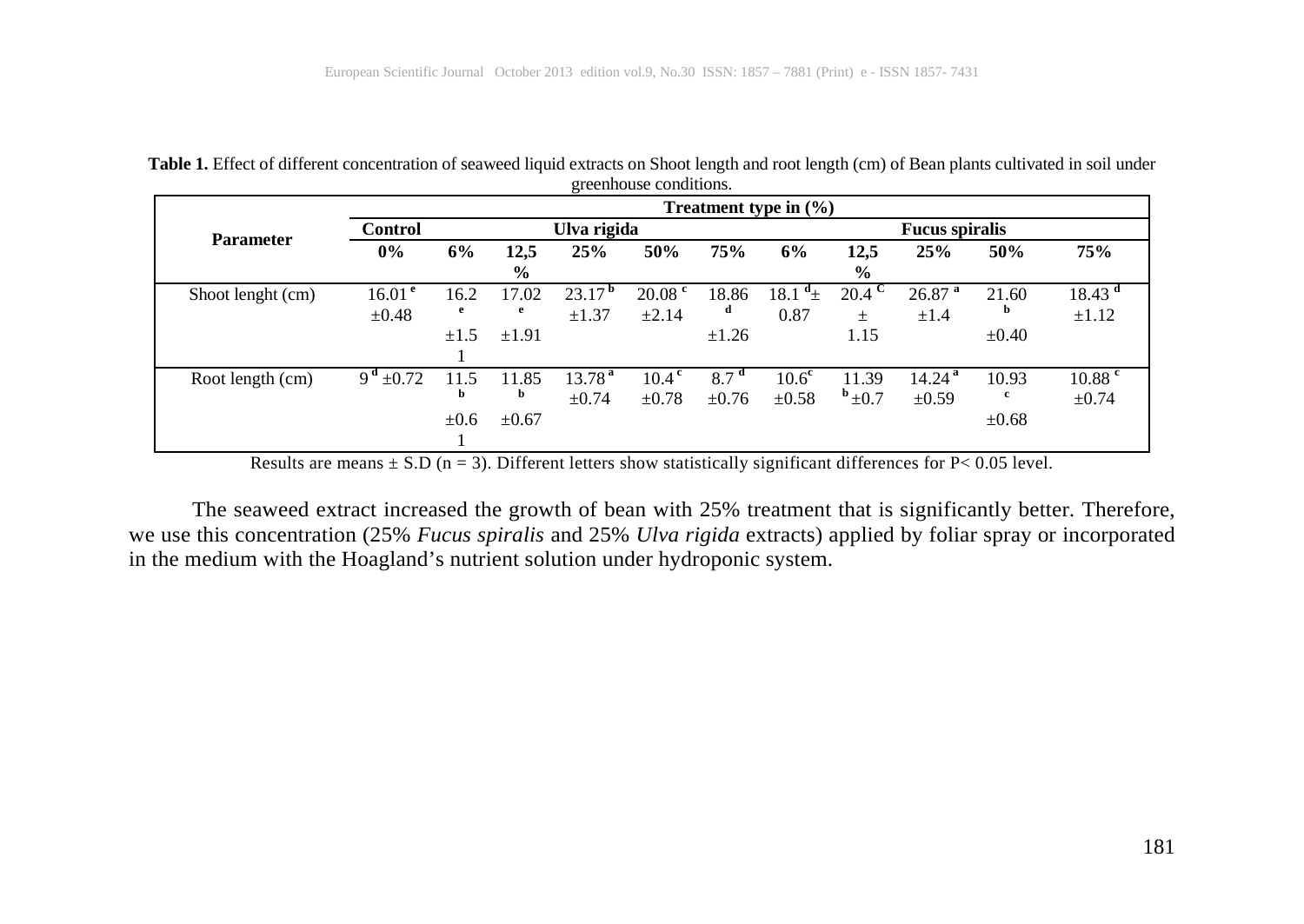#### **Effect of seaweed liquid extracts on biochemical and physiological constituents of bean plant in hydroponic system**





differences for P< 0.05 level.

Figure 1 showed that foliar application of seaweeds extract enhance chlorophyll content in leaves of plants by both treatments: 25% of *Fucus spiralis* and 25% of *Ulva rigida* when compared to plant control and particularly for chlorophyll a (chl a).

Greatest chlorophyll a quantity was found at 25% of *Ulva rigida* extract (20.08 mg/g DW) compared to 25% of *Fucus spiralis* extracts (8.86 mg/g DW). The lowest value of chlorophyll a amount was recorded in control plant without seaweed liquid extract (4.4 mg/g DW). The level of chlorophyll b in leaves plants was not significantly affected by foliar application of seaweeds extract.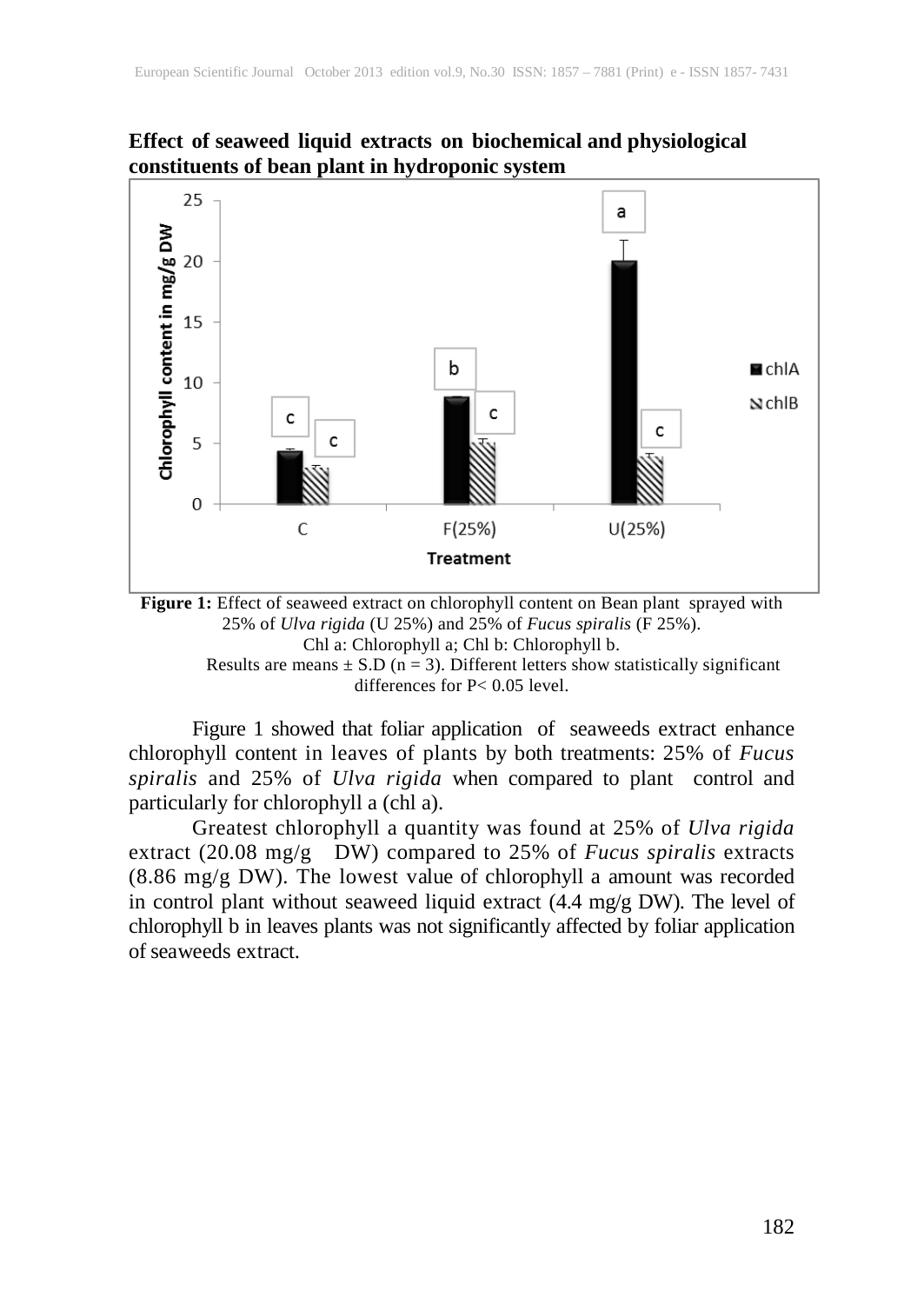

**Figure 2:** Effect of seaweed extract on chlorophyll content on the bean plants incorporated to Hoagland's medium at different ratio Chl a, Chlorophyll a; Chl b, chlorophyll b. C: Control Plants, H: Hoagland's nutrient solution; F: *Fucus spiralis* extract ; U : *Ulva* 

*rigida* extract

Results are means  $\pm$  S.D (n = 3). Different letters show statistically significant differences for P< 0.05 level.

As shown in Figure 2, chlorophyll content (chla a and chl b) in plants treated with seaweeds extract incorporated at different ratio in the medium was significantly increased by both treatments 50%H/50% SLE ( 27.64 mg/g DW. of chl a; 16.5mg/g DW of chl b for *Fucus spiralis* and 26.4 mg/g DW of chl a; 8.13mg/g DW of chl b for *Ulva rigida* ) and 25%H/75% SLE ( 27.86 mg/g DW. of chl a; 15.57 mg/g DW of chl b for *Fucus spiralis* and 14.60 mg/g DW. of chl a; 12.08 mg/g DW of chl b for *Ulva rigida* ) when compared to the control values (4.4 mg/g DW of chl a; 3mg/gDW of chl b). The Highest value of chlorophyll a was recorded by *Fucus* extracts incorporated in medium with proportion 50% and 75% and by *Ulva* extract at proportion 50%. We can also note that treatment with 100% *Fucus spiralis* extract and with 75 % *Ulva rigida* extract have less important effects than the other ratio. While that of 100% *Ulva rigida* extract have no effect in enhancing chlorophyll content and remaine equally effective as that of Hoagland's nutrient solution.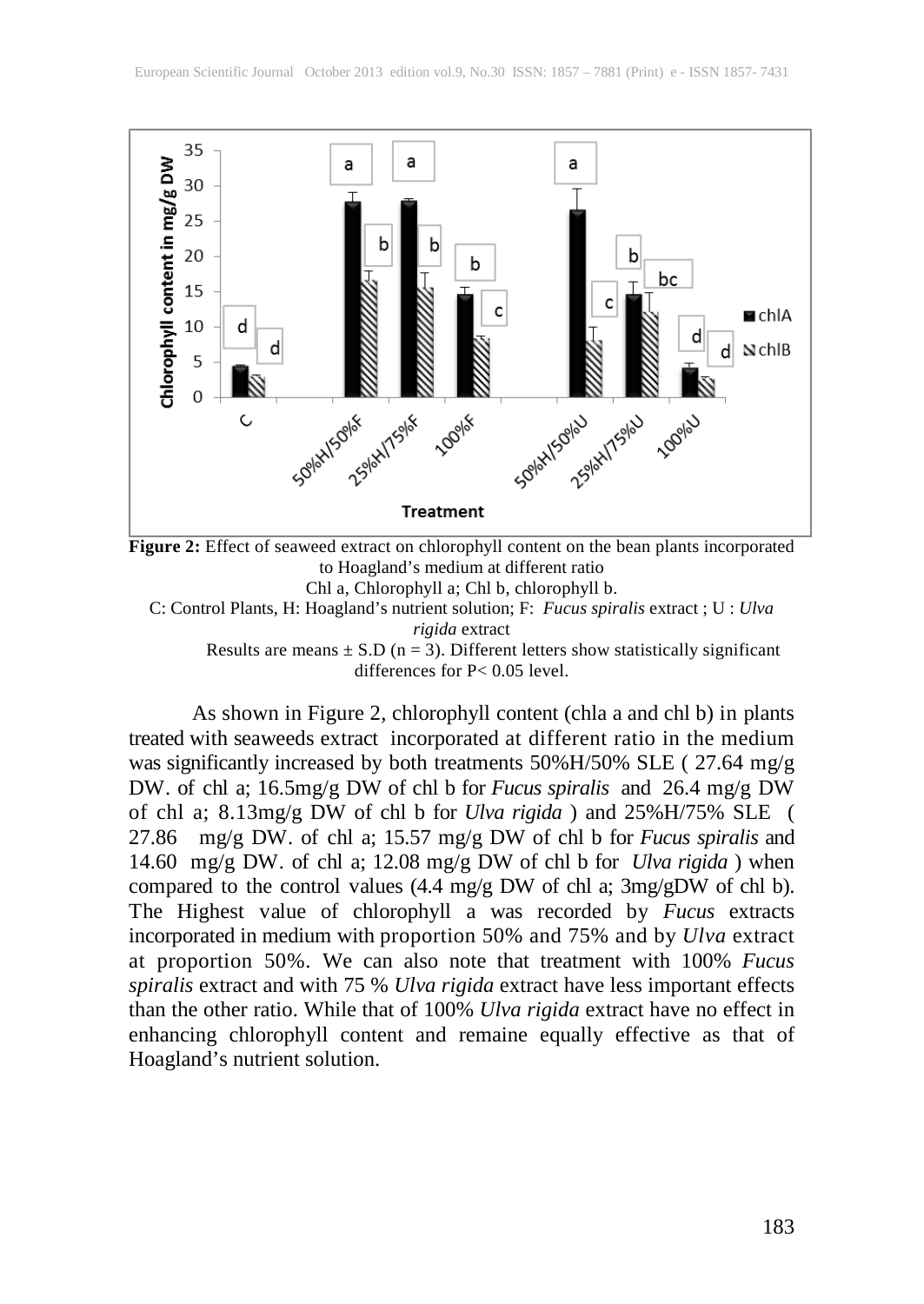

**Figure 3:** Effect of seaweed extract on protein content in the leaves of Bean plant sprayed with 25% of *Ulva rigida* (U 25%) and 25% of *Fucus spiralis* (F 25%). C: Plant control without seaweed extract.

Results are means  $\pm$  S.D (n = 3). Different letters show statistically significant differences for P< 0.05 level.

The protein content in plants was significantly enhanced by both treatments 25% of *Fucus spiralis* extract and 25% of *Ulva rigida* extract (39.67  $\mu$ g/mg DW and 44.27  $\mu$ g/mg DW respectively) applyed by foliar spray (Figure 3) when compared to the control plants  $(31.14 \mu g/mg DW)$ . The treatment with seaweed extract of *Ulva* and *Fucus* at concentration 25% were found comparable and more effective than exhibited by the Hoagland treatment.

When SLE incorporated in medium culture, the protein content in bean plants increased significantly for all treatment with different proportions: 50%, 75% and 100% of *Ulva rigida* extract and *Fucus spiralis*  extract comparatively to the control plants grown in Hoagland nutrient solution. The greatest level was reached with 75% of *Fucus spiralis* extract (107.67 µg/mg DW) followed by 50% of this extract (54.68 µg/mg DW) and by proportions 50% and 75% of *Ulva rigida* extract (63.35 µg/mg DW and 52.48 µg/mg DW respectively). The proportions 100% of *Fucus spiralis* and *Ulva rigida* extract were shown less effective than other treatments.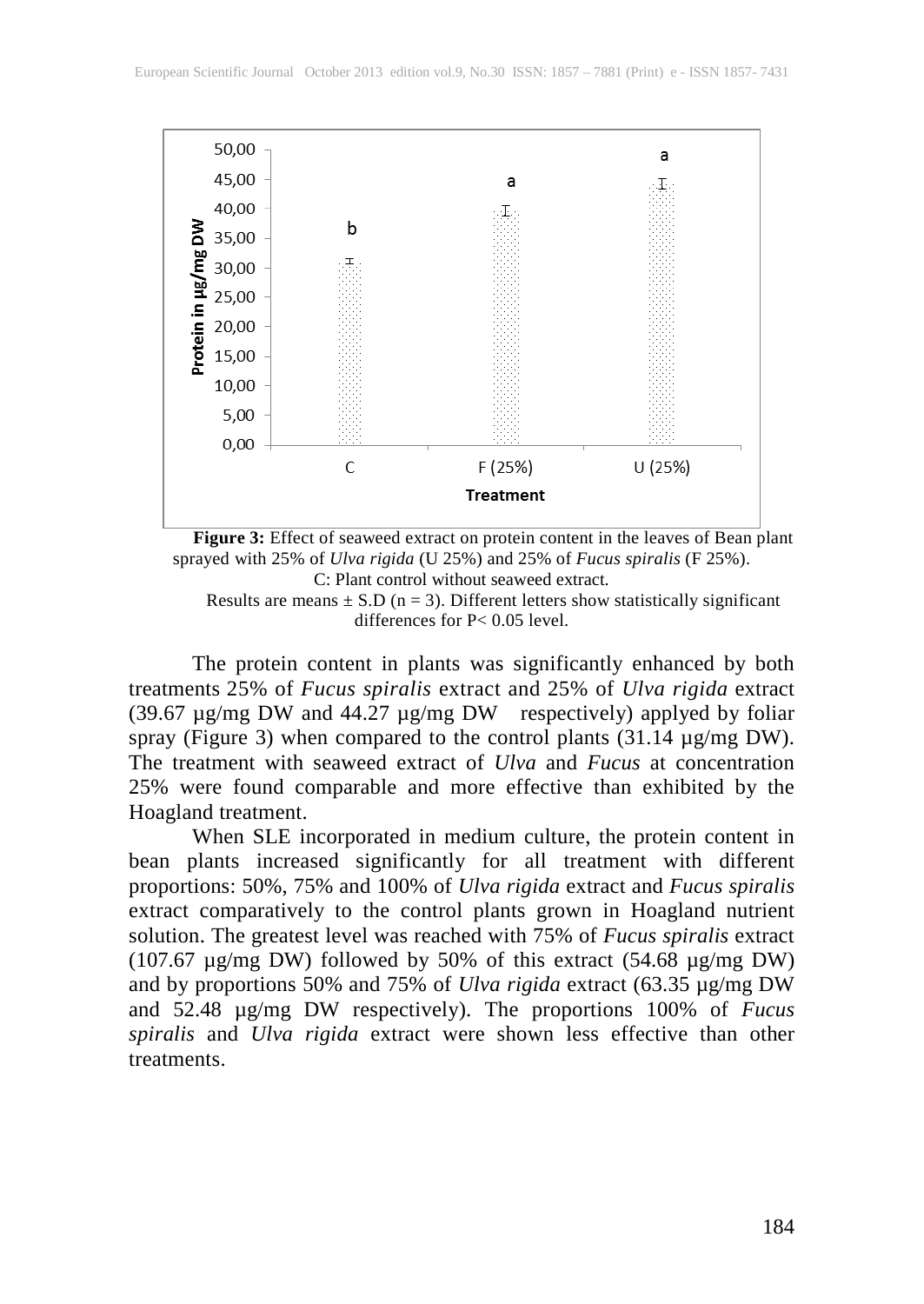

**Figure 4:** Effect of seaweed extract on protein content in the leaves of Bean plant added to Hoagland's solution (H) at different ratio.

C: Control Plants, H: Hoagland's nutrient solution; F: *Fucus spiralis* extract (25%) ; U : *Ulva rigida* extract (25%)

Results are means  $\pm$  S.D (n = 3). Different letters show statistically significant differences for P< 0.05 level.



**Figure 5:** Effect of seaweed extract on leaves Nitrate reductase activity of Bean plant sprayed with 25% of *Fucus spiralis* (F 25%) and 25% of *Ulva rigida* (U 25%) C: Plant control without seaweed extract.

Results are means  $\pm$  S.D (n = 3). Different letters show statistically significant differences for P< 0.05 level.

With respect to leaves Nitrate reductase activity (Figure 5), the foliar application of seaweed extract *Fucus spiralis* and *Ulva rigida* have a significant effect in bean leaves (0.653 mol  $NO<sub>2</sub>$ /mg protein/min and 1.48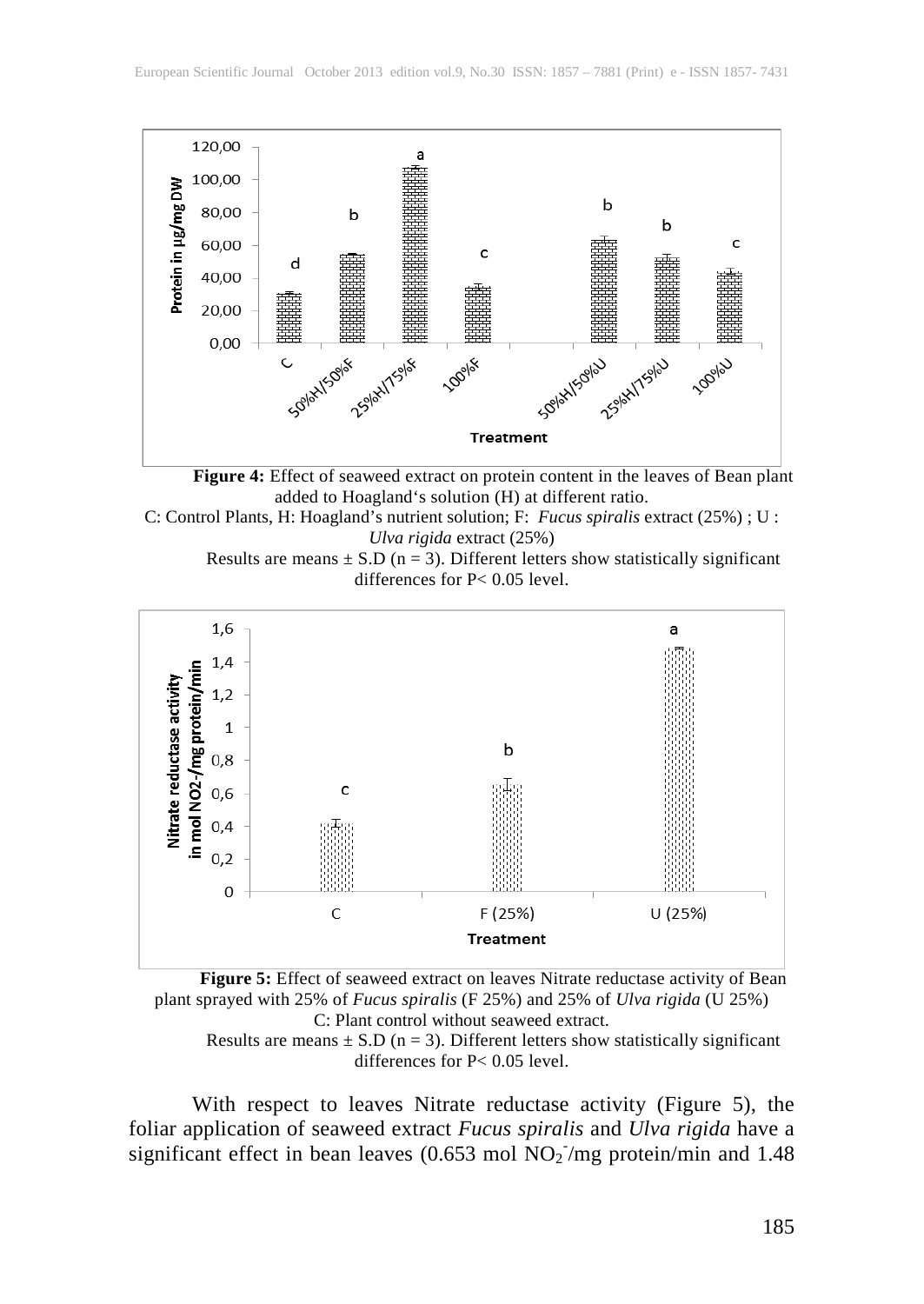mol NO  $_2$ /mg protein/min respectively) compared to the control plant (0.42 mol NO<sub>2</sub>/mg protein/min). The high activity was recorded by treatment *Ulva rigida* (25%).



**Figure 6:** Effect of seaweed extract on Nitrate reductase activity in the leaves of Bean plant treated in the medium with 25% of Ulva rigida (U) and 25% of Fucus spiralis (F) added to Hoagland solution (H) at different ratio.

C: Control Plants, H: Hoagland's nutrient solution; F: *Fucus spiralis* extract ; U: *Ulva rigida* extract

> Results are means  $\pm$  S.D (n = 3). Different letters show statistically significant differences for P< 0.05 level.

As shown in figure 6, when SLE incorporated in medium culture at different ratio, The lower proportions of the *Fucus spiralis* extract (50% and 75%) enhanced significantly the Nitrate reductase activity in bean plants  $(0.74 \text{ NO}_2 \cdot \text{mol/mg}$  protein /min and 0.53 NO<sub>2</sub> mol/mg protein/min respectively) compared to the control one  $(0.42 \text{ mol NO}_2/\text{mg protein/min})$ .

In the cases of the other treatment, we found that all proportions of *Ulva rigida* extract (50%; 75% and 100%) and 100% of *Fucus spiralis* extract decreased nitrate reductase activity in leaves plants.

Table 2: Mineral and chemical constituents of *Fucus spiralis* and *Ulva rigida* seaweed extract.

|                |                | Mineral content in ppm | Total         | Betain                    |                            |
|----------------|----------------|------------------------|---------------|---------------------------|----------------------------|
| Algal species  | Na             | Cа                     |               | nitrogen<br>NTK in $(\%)$ | content in<br>$mg/g$ in FW |
| Ulva rigida    | $42.4 \pm 0.3$ | $91.9 \pm 2.8$         | $55.8 + 4.4$  | 1.28                      | $0.85 \pm 0.02$            |
| Fucus spiralis | $72.5 \pm 0.1$ | $51.2 + 2.8$           | $142.9 + 5.4$ | 0.56                      | $0.44 + 0.07$              |

Na: Sodium; Ca: Calcium; K: Potassium.

Results are means  $\pm$  S.D (n = 3). Different letters show statistically significant differences for P< 0.05 level.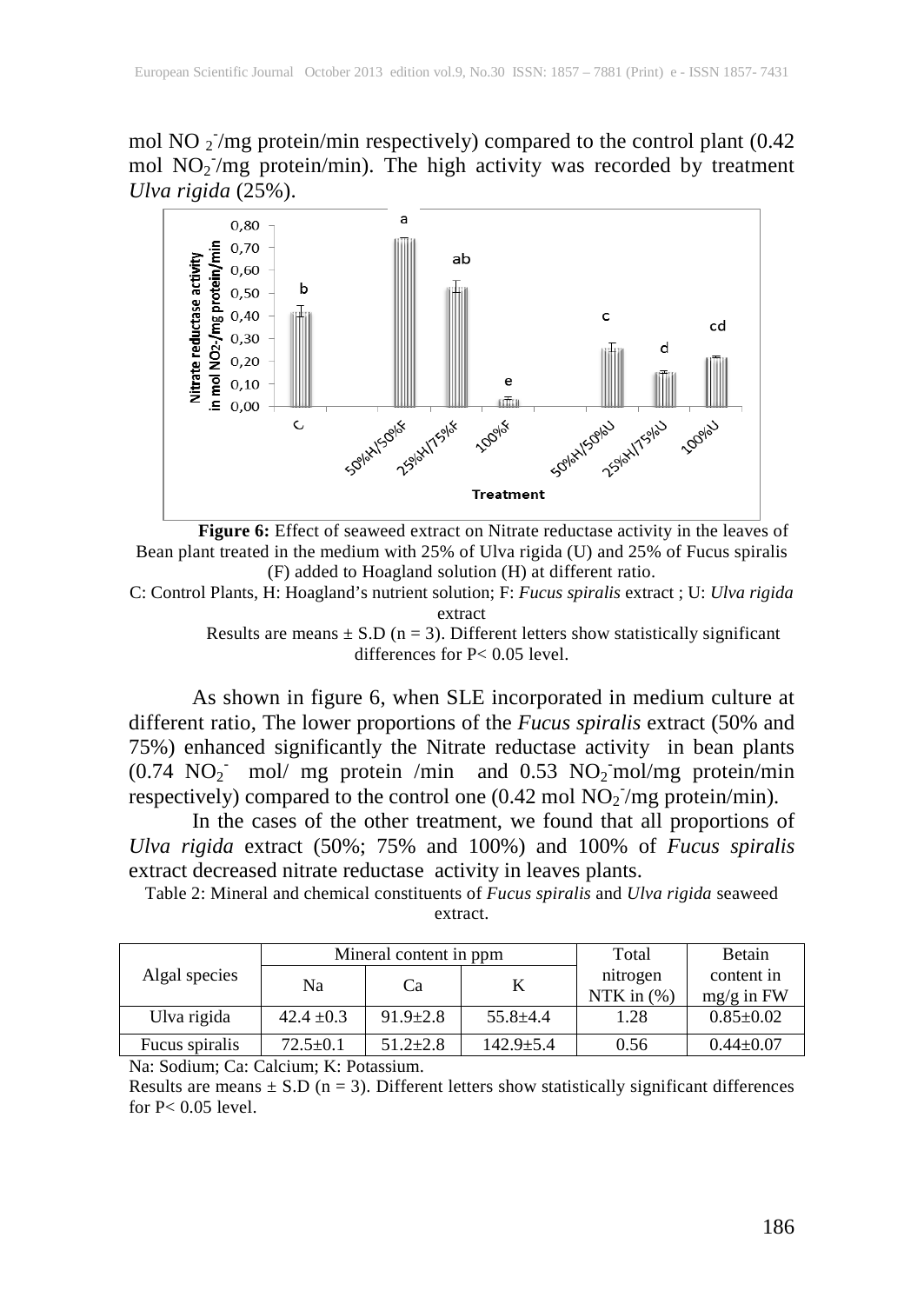The Thallus of two macroalgae contained higher levels of sodium (Na), potassium (K), calcium (Ca) (Table2). The *Fucus spiralis* contained more Na and K (72.5 ppm and 142.9 ppm respectively) mineral, while *Ulva rigida* contained more content in Ca (91.9 ppm).

Regarding to the richness of total nitrogen, this green algae (1.288 NTK (%)) contains high level compared to the brown one (0.56 NTK (%)).

The Glycinebetaine analyses showed a significant difference between two algae species studied. The highest accumulation was recorded to *Ulva rigida* (0.85 mg/g FW) compared to *Fucus spiralis* (0.44 mg/g FW).

#### **Discussion**

The seaweed extract application in bean plant enhanced the vegetative growth at lower concentration 25% of *Fucus spiralis* and 25% of *Ulva rigida*. Our findings coincide with those of earlier studies carried out on Salvia officinalis (EL KAOUA et al., 2013), on soybean (Rathore, Chaudhary and al., 2009) where there was an increase in vegetative growth by the application of seaweed extract. Similar results were also observed in Cajanus cajan (L.) Millsp. (Mohan et al., 1994) and Vigna sinensis L. (Sivasankari et al., 2006). Our results also agree with those reported by Thirumaran et al. (2009). In fact, lower concentration of seaweed extract prepared from brown algae, *Rosenvingea intricata* induced maximum growth in *Abelmoschus esculentus* plant, while higher concentration of SLE showed a decreasing trend. The negative responses of increased concentration of seaweed extracts on vegetative growth plant can be attributed to presence of regulator hormones or high levels of minerals.

Seaweeds contain all the trace elements and plant growth hormones required by plants. It was also reported that seaweed manure is rich in potassium but poor in nitrogen and phosphorus (Kingman, A.R., and J. Moore, 1982).

The enhancing of vegetative growth can be related to seaweed components such as macro- and microelement nutrients, amino acid, vitamins, cytokinins, auxins, and abscisic acid (ABA)-like growth substances affect cellular metabolism untreated plants leading to enhanced growth and crop yield (Crouch and al., 1992; Crouch and van Staden 1993; Reitz and Trumble 1996; Durand and al., 2003 and Stirk and others 2003). Liquid extract obtained from seaweeds has recently gained much interest as foliar spray for inducing growth and yield in cereal crops, vegatables, fruits, orchards and horticultural plants (Thivy, F., 1961; Metha, V.C. and al., 1967 and Bokil, K.K. and al., 1974).

In our study we evaluated the SLE effect on the change of some biochemicals and physiologicals parameters of bean plant related to nitrogen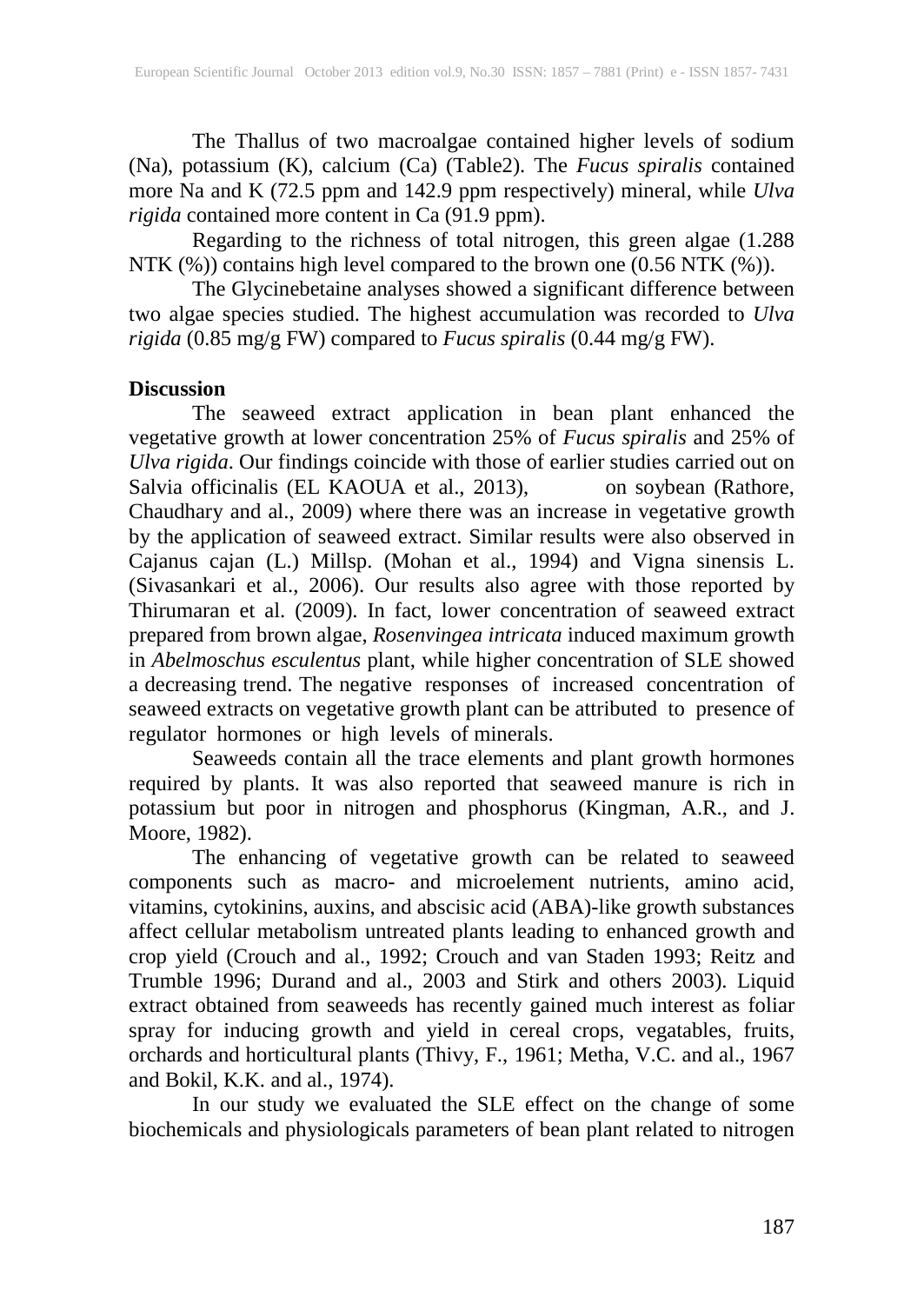metabolism in hydroponic system such as: nitrate reductase activity, chlorophyll content and protein content.

Seaweed application of bean plant by foliar spray or by incorporated in medium culture increases leaf pigment (particulary chl a) and protein content. But at high proportion of seaweed extract in medium culture (100% of *Fucus spiralis* extract; 75% and 100% of *Ulva rigida* extract) decreases these parameters.

Our results coincide with those of studies obtained by Blunden and al., 1977, when seaweed applied at low concentration of *Ascophyllum nodosum* extract to soil or on foliage of tomatoes produced leaves with higher chlorophyll content than those of untreated controls. This increase in chlorophyll content was a result of reduction in chlorophyll degradation, which might be caused in part by betaines in the seaweed extract (Whapham and al., 1993).

We showed that seaweeds extracts were rich of glycinebetaine. This component delays the loss of photosynthetic activity by inhibiting chlorophyll degradation during storage conditions in isolated chloroplasts (Genard and al., 1991).

With respect to nitrate reductase activity, the foliar application of seaweed extract increased this enzymatic activity. *Ulva rigida* extract was found more effective than *Fucus spiralis*. When SLE of *Ulva rigida* extract incorporated in medium culture we noted an important decrease of nitrate reductase activity. However the incorporation of *Fucus spiralis* extract in medium culture showed a remarkable increased of nitrate reductase activity particularly at proportion (50% and 75% of *Fucus spiralis* extract) while a high proportion of this extract (100% of *Fucus spiralis* extract) decrease the nitrate reductase activity.

Our result showed that the activation of nitrate reductase was related to the presence of seaweed extract applied on bean plant by foliar spray. However the incorporation in medium culture inhibits this enzymatic activity.

This decrease in nitrate reductase activity might be due to the consequence of the presence of the high concentration of mineral elements that can inhibit this enzymatic activity. This finding was also reported by Esteban and al., 2003 as the most important enzyme activities within nitrogen metabolism, such as nitrate reductase, nitrite reductase, which were affected negatively by the highest NH<sub>4</sub>NO<sub>3</sub> rate applied to *Phaseolus vulgaris* plant at different levels.

The seaweed extract by foliar application provides the assimilation of biostimulant by leaves such as growth hormone or others metabolites that were responsible for enhancement of nitrate reductase activity, synthetic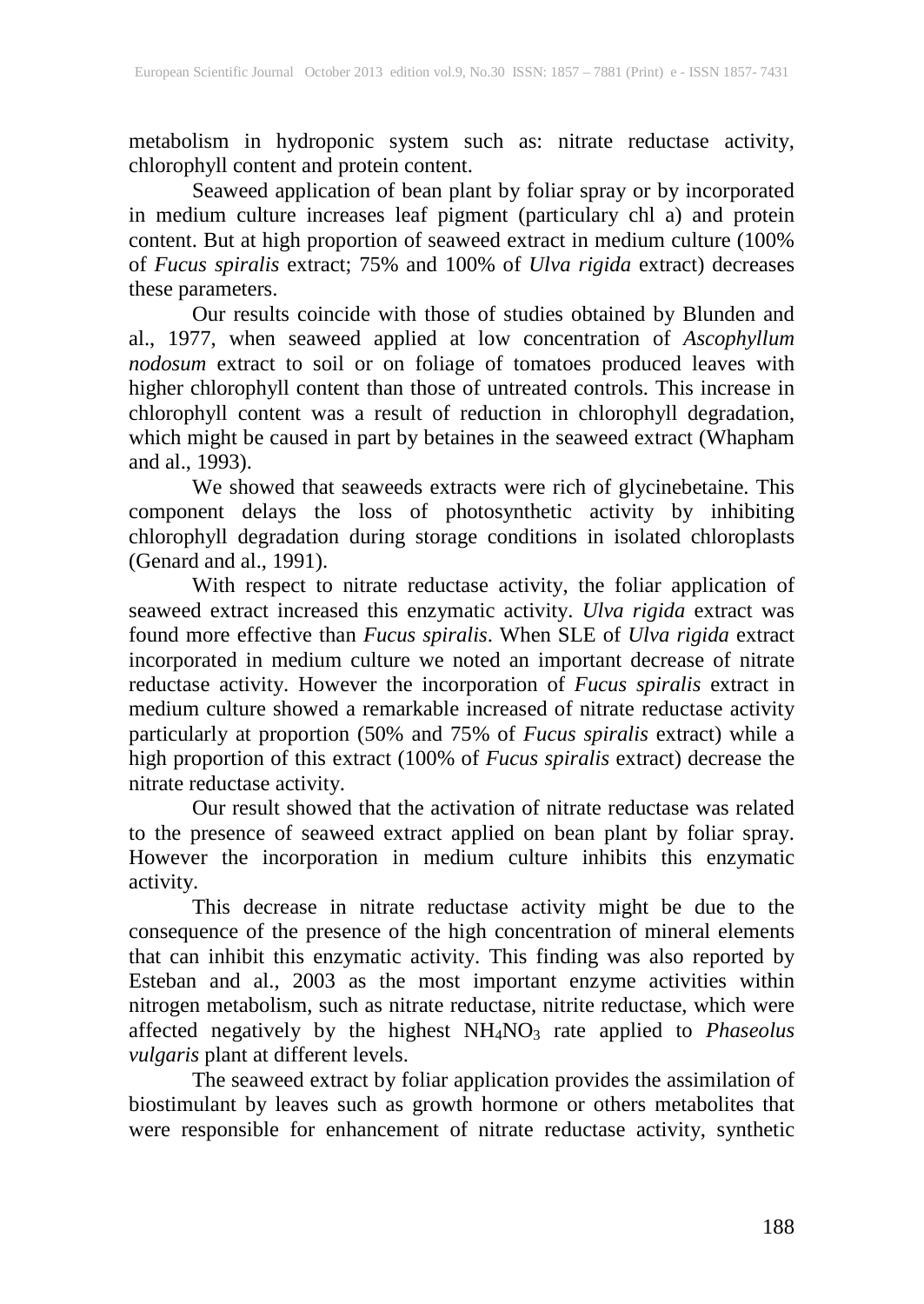chlorophyll and protein. We can also note the possible relationship of the nitrate reductase activity with protein content.

#### **Conclusion**

The enhancing vegetative growth of bean plant by seaweed extract was related to activation of nitrate reductase, key enzyme of nitrogen metabolism.

The nitrate reductase activity was not dependent on the richness of seaweed extract in mineral element particularly nitrogen. However we can conclude that the biostimulant assimilated by leaves plan by foliar spray can enhance the nitrate reductase activity. Although many of the various chemical components of seaweed extracts and their modes of action remain unknown, it is plausible that these components exhibit synergistic activity.

As perspective, we believe that it would be beneficial to carry out more research including characterization of growth hormones and others metabolites. We can also evaluate the effect of seaweed extract on nitrogen metabolism in root and leaves of bean plant cultivated in medium culture deficiency or richened of minerals elements.

#### **Acknowledgements**

This research was in part supported through the Project RS/2011/22 of CNRST (National Centre for Scientific and Technical Research) and the Project 13/MT/10 Moroccan-Tunisian cooperation.

# **References:**

Arnon DI. Copper enzymes in isolated chloroplasts: Polyphenoloxidase in *Beta Vulgaris*. Plant Physiol. 24: 1-15, 1949.

Bhosle NB, Untawale AG, Dhalker VK. Effect of seaweed extracts on growth of *Phaseolus vulgaris.* Indian J. Mar. Sci. 4: 208-210, 1975.

Bokil, K.K., V.C. Mehta and D.S. Datar. Seaweed as manure: II pot culture manorial experiment on wheat. Phykos, 13(1): 1-5, 1974.

Booth, E. The manufacture and properties of liquid seaweed extracts. In the Proceedings of the International Seaweed Symposium, 6: 655-662, 1969.

Camacho Barron M, Gonzalez de Mejia E. Comparative study of enzymes related to proline metabolism in tepary bean (*Phaseolus acutifolius*) and common bean (*Phaseolus vulgaris*) under drought and irrigated conditions, and various urea concentrations. Plant Food Hum Nutr. 52:119-132, 1998.

Crouch, I.J. and J. Van Staden, Evidence for rooting factors in a seaweed concentrate prepared from *Ecklonia maxima*. Journal of Plant Physiology. 137: 319-322, 1991.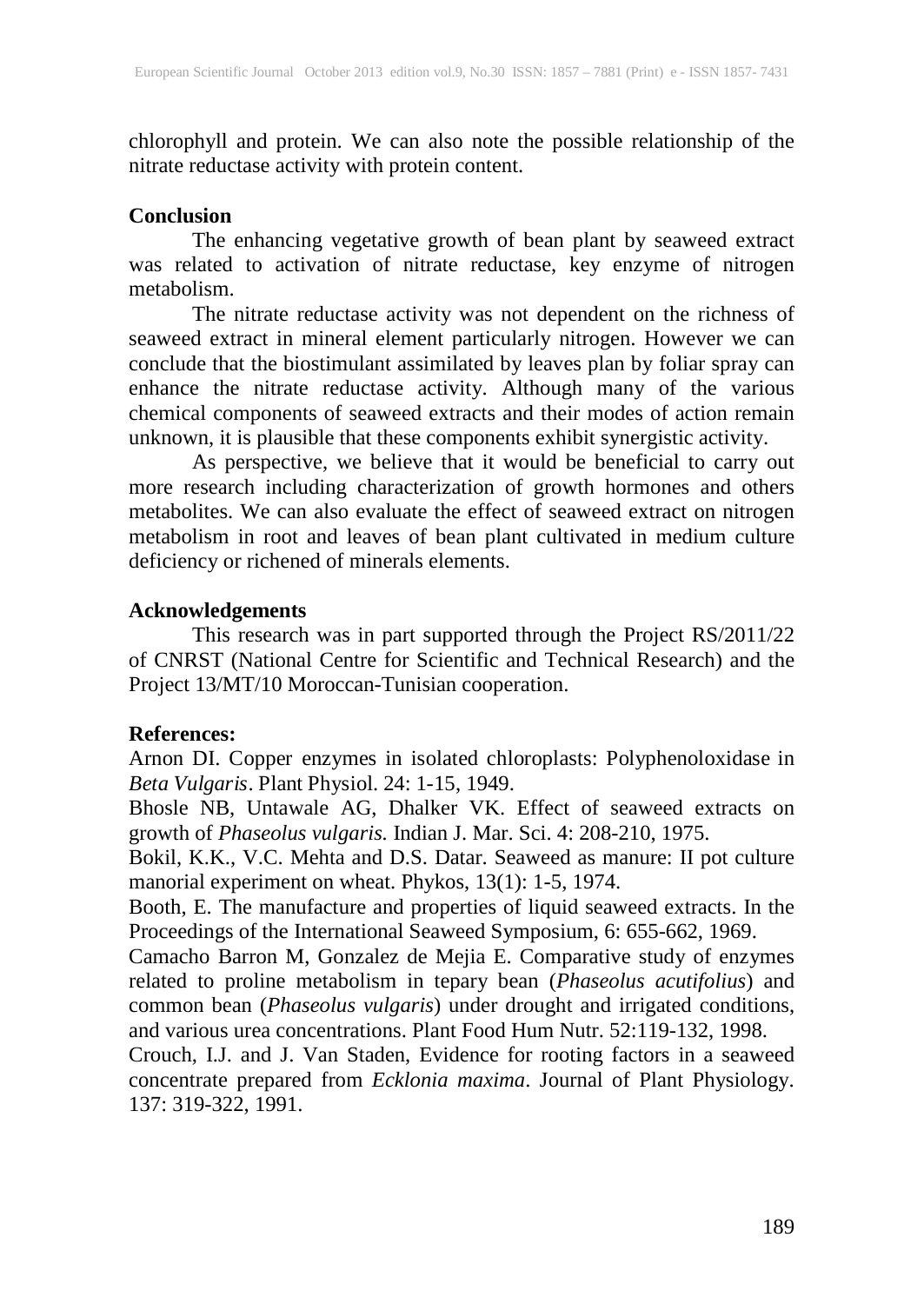Crouch, I.J. and J. Van Staden, Evidence for the presence of growth regulator in commercial seaweed product. Plant Growth Regulators, 13: 21- 29, 1993.

Durand N, Briand X, Meyer C. The effect of marine bioactive substances (NPRO) and exogenous cytokinins on nitrate reductase activity in Arabidopsis thaliana. Physiol Plant 119:489–493, 2003.

El kaoua M., Chernane H., Benaliat A. and Neamallah L. Seaweed liquid extracts effect on Salvia officinalis growth, biochemical compounds and water deficit tolerance. African Journal of Biotechnology ,2013.

Esteban Sánchez, Rosa M. Rivero, Juan M. Ruiz, Luis Romero. Changes in biomass, enzymatic activity and protein concentration in roots and leaves of green bean plants (*Phaseolus vulgaris* L. cv. Strike) under high NH4NO3 application rates, Scientia Horticulturae 99, 237–248, 2004.

Fink, C.R., Waggoner, P.E., and Ausubel, F. Nitrogen fertilizer: retrospect and prospect. Proceedings of the National Academy of Sciences, USA 96: 1175–1180, 1999.

Food and Agricultural Organization of United Nations (FAO), Economic and social department: the statistical division, http://faostat.fao.org/site/567/ desktopDefault.aspx?PageID=567#ancor. 2009.

Genard H, Le Saos J, Billard J-P, Tremolieres A, Boucaud J Effect of salinity on lipid composition, glycine betaine content and photosynthetic activity in chloroplasts of Suaeda maritima. Plant Physiol Biochem 29:421– 427, 1991.

Graham R, Senadhira D, Beebe S, Iglesias C, Monasterio I. Breeding for micronutrient density in edible portions of staple food crops: Conventional approaches. Field Crop Res. 60:57-80, 1999.

Graham, P.H. Some problems of nodulation and symbiotic fixation in *Phaseolus vulgaris L.* Field Crops Research 4: 93–112, 1981.

James W. O'Dell. Determination of total kjeldahl nitrogen by semi automated colorimetry August 1993

Marschner, H. Mineral Nutrient of Higher Plants. 2 Ed., Academic P nd ress Limited. Harcourt Brace and Company, Publishers, London, pp: 347-364, 1995.

Metha, V.C., Trivedi B.S., Bokil K.K. and Narayanan M.R. Seaweed as manure, Studies on nitrification. In the Proceedings of Seminar Sea Salt and Plants (CSMCRI). Bhavanagar, pp: 357-365, 1967.

Mohan, V.R., Venkataraman Kumar R., Murugeswari R. and Muthusamy S. Effect of crude and commercial seaweed extracts on seed germination and seedling growth in *Cajanus cajan*. L. Phykos, 33: 47-51, 1994.

Rathorea S.S, Chaudharyb D.R , Borichab G.N., Ghoshb A., Bhatta B.P., Zodapeb S.T., Patoliab J.S., Effect of seaweed extract on the growth, yield